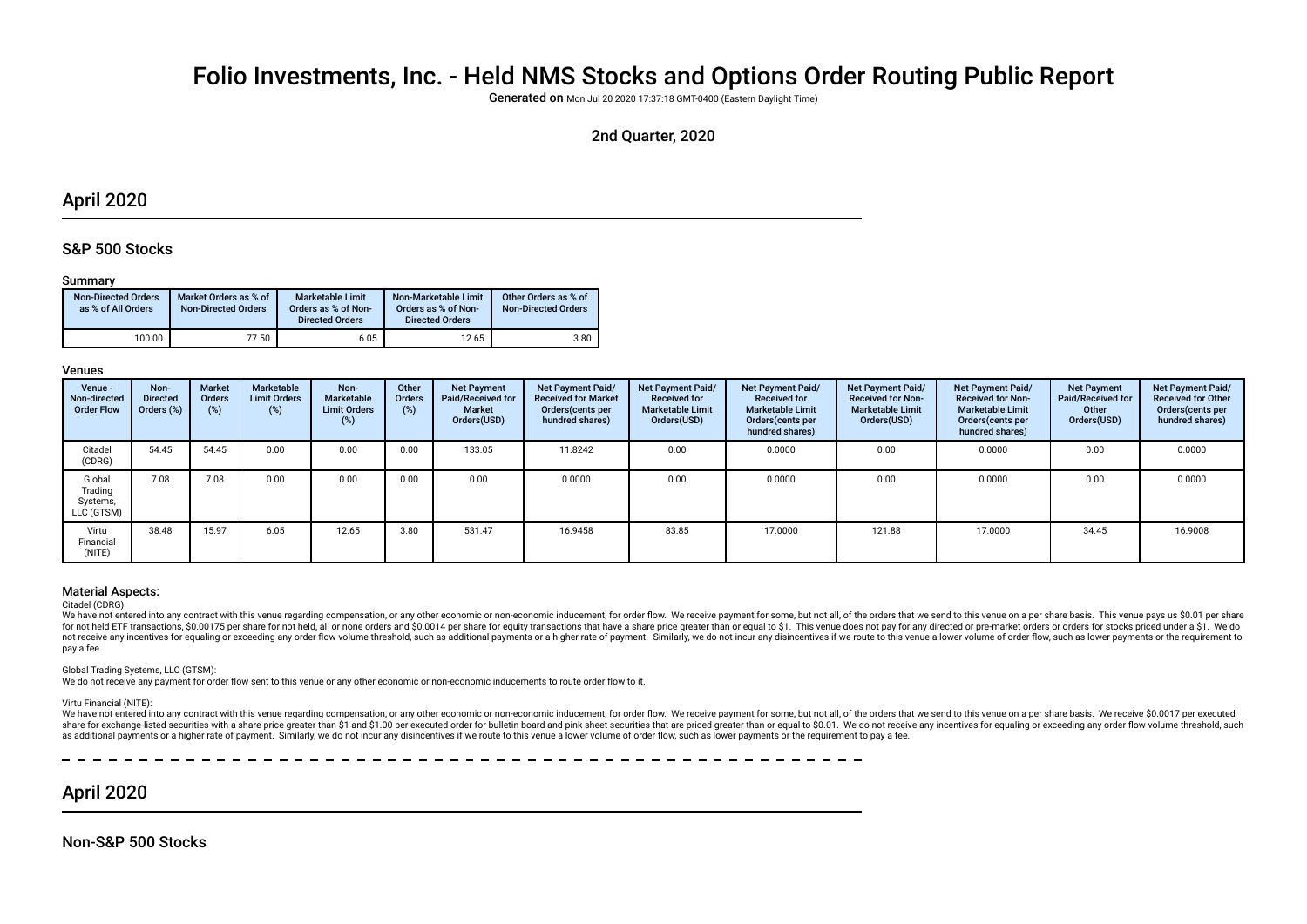#### Summary

| <b>Non-Directed Orders</b><br>as % of All Orders | Market Orders as % of<br><b>Non-Directed Orders</b> | <b>Marketable Limit</b><br>Orders as % of Non-<br><b>Directed Orders</b> | Non-Marketable Limit<br>Orders as % of Non-<br><b>Directed Orders</b> | Other Orders as % of<br><b>Non-Directed Orders</b> |
|--------------------------------------------------|-----------------------------------------------------|--------------------------------------------------------------------------|-----------------------------------------------------------------------|----------------------------------------------------|
| 100.00                                           | 77.72                                               | 6.95                                                                     | 12.66                                                                 | 2.67                                               |

## Venues

| Venue -<br>Non-directed<br><b>Order Flow</b> | Non-<br><b>Directed</b><br>Orders (%) | <b>Market</b><br>Orders<br>(%) | Marketable<br><b>Limit Orders</b><br>$(\%)$ | Non-<br>Marketable<br><b>Limit Orders</b><br>(%) | Other<br>Orders<br>$(\%)$ | <b>Net Payment</b><br>Paid/Received for<br>Market<br>Orders(USD) | <b>Net Payment Paid/</b><br><b>Received for Market</b><br>Orders (cents per<br>hundred shares) | <b>Net Payment Paid/</b><br><b>Received for</b><br><b>Marketable Limit</b><br>Orders(USD) | Net Payment Paid/<br><b>Received for</b><br><b>Marketable Limit</b><br>Orders (cents per<br>hundred shares) | Net Payment Paid/<br><b>Received for Non-</b><br><b>Marketable Limit</b><br>Orders(USD) | Net Payment Paid/<br><b>Received for Non-</b><br><b>Marketable Limit</b><br>Orders (cents per<br>hundred shares) | <b>Net Payment</b><br>Paid/Received for<br>Other<br>Orders(USD) | Net Payment Paid/<br><b>Received for Other</b><br>Orders(cents per<br>hundred shares) |
|----------------------------------------------|---------------------------------------|--------------------------------|---------------------------------------------|--------------------------------------------------|---------------------------|------------------------------------------------------------------|------------------------------------------------------------------------------------------------|-------------------------------------------------------------------------------------------|-------------------------------------------------------------------------------------------------------------|-----------------------------------------------------------------------------------------|------------------------------------------------------------------------------------------------------------------|-----------------------------------------------------------------|---------------------------------------------------------------------------------------|
| Citadel<br>(CDEL)                            | 49.14                                 | 49.14                          | 0.00                                        | 0.00                                             | 0.00                      | 517.15                                                           | 9.4746                                                                                         | 0.00                                                                                      | 0.0000                                                                                                      | 0.00                                                                                    | 0.0000                                                                                                           | 0.00                                                            | 0.0000                                                                                |
| Global<br>Trading<br>Systems,<br>LLC (GTSM)  | 4.94                                  | 4.94                           | 0.00                                        | 0.00                                             | 0.00                      | 0.00                                                             | 0.0000                                                                                         | 0.00                                                                                      | 0.0000                                                                                                      | 0.00                                                                                    | 0.0000                                                                                                           | 0.00                                                            | 0.0000                                                                                |
| Virtu<br>Financial<br>(NITE)                 | 45.92                                 | 23.64                          | 6.95                                        | 12.66                                            | 2.67                      | 3,389.33                                                         | 9.1463                                                                                         | 962.26                                                                                    | 5.3704                                                                                                      | 1,135.14                                                                                | 13.0949                                                                                                          | 137.38                                                          | 12.7930                                                                               |

## Material Aspects:

Citadel (CDEL):

We have not entered into any contract with this yenue regarding compensation, or any other economic or non-economic inducement, for order flow. We receive payment for some, but not all, of the orders that we send to this y for not held ETF transactions, \$0.00175 per share for not held, all or none orders and \$0.0014 per share for equity transactions that have a share price greater than or equal to \$1. This venue does not pay for any directed not receive any incentives for equaling or exceeding any order flow volume threshold, such as additional payments or a higher rate of payment. Similarly, we do not incur any disincentives if we route to this venue a lower pay a fee.

Global Trading Systems, LLC (GTSM):

We do not receive any payment for order fow sent to this venue or any other economic or non-economic inducements to route order fow to it.

#### Virtu Financial (NITE):

We have not entered into any contract with this venue regarding compensation, or any other economic or non-economic inducement, for order flow. We receive payment for some, but not all, of the orders that we send to this v share for exchange-listed securities with a share price greater than \$1 and \$1.00 per executed order for bulletin board and pink sheet securities that are priced greater than or equal to \$0.01. We do not receive any incent as additional payments or a higher rate of payment. Similarly, we do not incur any disincentives if we route to this venue a lower volume of order flow, such as lower payments or the requirement to pay a fee.

# April 2020

# **Options**

#### Summary

| <b>Non-Directed Orders</b><br>as % of All Orders | Market Orders as % of<br><b>Non-Directed Orders</b> | <b>Marketable Limit</b><br>Orders as % of Non-<br>Directed Orders | Non-Marketable Limit<br>Orders as % of Non-<br><b>Directed Orders</b> | Other Orders as % of<br><b>Non-Directed Orders</b> |
|--------------------------------------------------|-----------------------------------------------------|-------------------------------------------------------------------|-----------------------------------------------------------------------|----------------------------------------------------|
|                                                  |                                                     |                                                                   |                                                                       |                                                    |

## Venues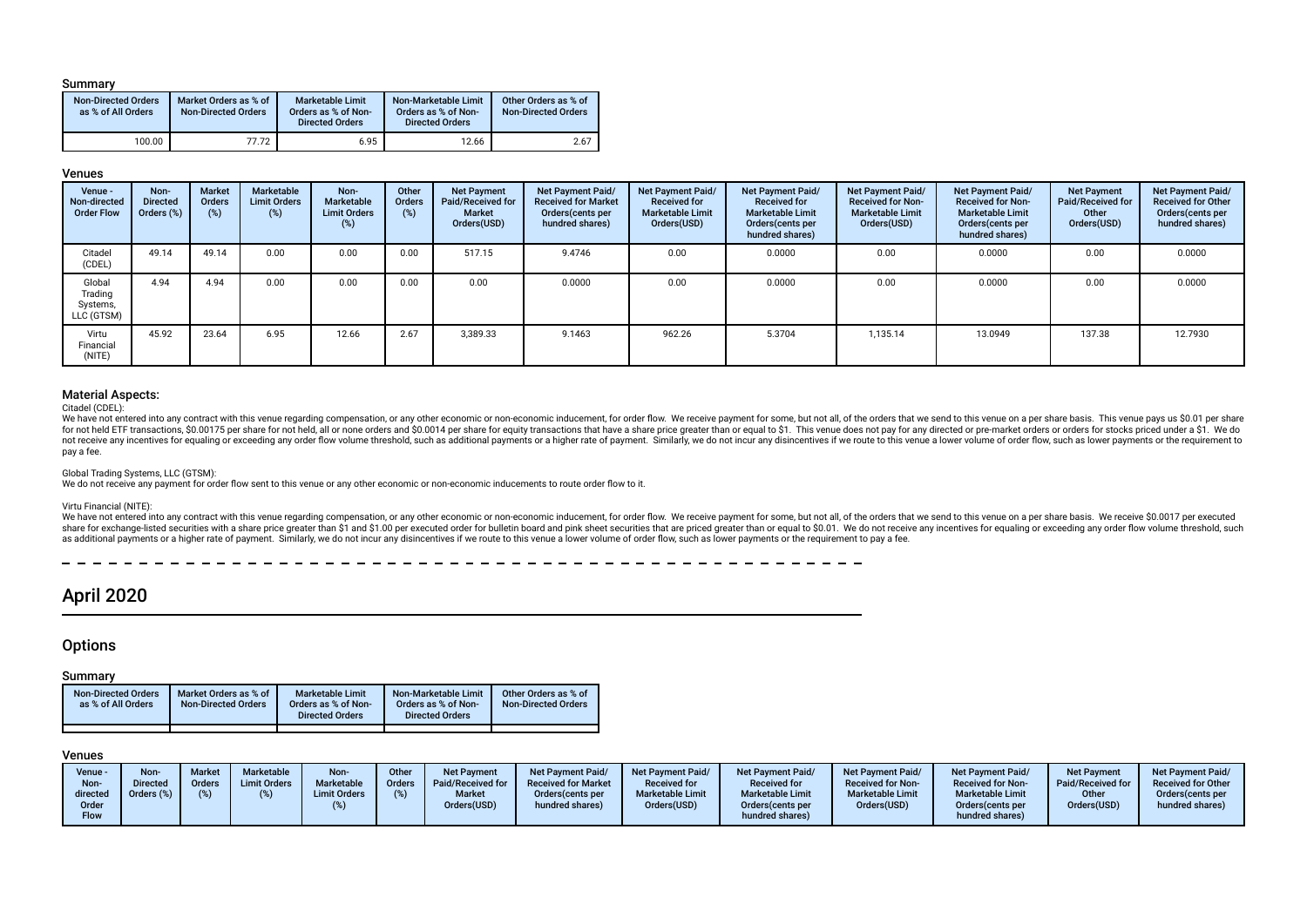# May 2020

# S&P 500 Stocks

## Summary

| <b>Non-Directed Orders</b><br>as % of All Orders | Market Orders as % of<br><b>Non-Directed Orders</b> | <b>Marketable Limit</b><br>Orders as % of Non-<br><b>Directed Orders</b> | Non-Marketable Limit<br>Orders as % of Non-<br><b>Directed Orders</b> | Other Orders as % of<br><b>Non-Directed Orders</b> |
|--------------------------------------------------|-----------------------------------------------------|--------------------------------------------------------------------------|-----------------------------------------------------------------------|----------------------------------------------------|
| 100.00                                           | 77.40                                               | 5.73                                                                     | 12.53                                                                 | 4.34                                               |

## Venues

| Venue -<br>Non-directed<br><b>Order Flow</b> | Non-<br><b>Directed</b><br>Orders (%) | <b>Market</b><br><b>Orders</b><br>(%) | Marketable<br><b>Limit Orders</b><br>$(\%)$ | Non-<br>Marketable<br><b>Limit Orders</b><br>$(\%)$ | Other<br>Orders<br>$(\%)$ | <b>Net Payment</b><br>Paid/Received for<br><b>Market</b><br>Orders(USD) | <b>Net Payment Paid/</b><br><b>Received for Market</b><br>Orders(cents per<br>hundred shares) | <b>Net Payment Paid/</b><br><b>Received for</b><br><b>Marketable Limit</b><br>Orders(USD) | Net Payment Paid/<br><b>Received for</b><br><b>Marketable Limit</b><br>Orders (cents per<br>hundred shares) | Net Payment Paid/<br><b>Received for Non-</b><br><b>Marketable Limit</b><br>Orders(USD) | Net Payment Paid/<br><b>Received for Non-</b><br><b>Marketable Limit</b><br>Orders (cents per<br>hundred shares) | <b>Net Payment</b><br>Paid/Received for<br>Other<br>Orders(USD) | Net Payment Paid/<br><b>Received for Other</b><br>Orders(cents per<br>hundred shares) |
|----------------------------------------------|---------------------------------------|---------------------------------------|---------------------------------------------|-----------------------------------------------------|---------------------------|-------------------------------------------------------------------------|-----------------------------------------------------------------------------------------------|-------------------------------------------------------------------------------------------|-------------------------------------------------------------------------------------------------------------|-----------------------------------------------------------------------------------------|------------------------------------------------------------------------------------------------------------------|-----------------------------------------------------------------|---------------------------------------------------------------------------------------|
| Citadel<br>(CDRG)                            | 54.74                                 | 54.74                                 | 0.00                                        | 0.00                                                | 0.00                      | 84.43                                                                   | 11.7852                                                                                       | 0.00                                                                                      | 0.0000                                                                                                      | 0.00                                                                                    | 0.0000                                                                                                           | 0.00                                                            | 0.0000                                                                                |
| Global<br>Trading<br>Systems,<br>LLC (GTSM)  | 6.39                                  | 6.39                                  | 0.00                                        | 0.00                                                | 0.00                      | 0.00                                                                    | 0.0000                                                                                        | 0.00                                                                                      | 0.0000                                                                                                      | 0.00                                                                                    | 0.0000                                                                                                           | 0.00                                                            | 0.0000                                                                                |
| Virtu<br>Financial<br>(NITE)                 | 38.87                                 | 16.27                                 | 5.73                                        | 12.53                                               | 4.34                      | 408.77                                                                  | 17.0000                                                                                       | 44.48                                                                                     | 17.0000                                                                                                     | 123.57                                                                                  | 17.0000                                                                                                          | 38.21                                                           | 17.0000                                                                               |

# Material Aspects:

Citadel (CDRG):

We have not entered into any contract with this venue regarding compensation, or any other economic or non-economic inducement, for order flow. We receive payment for some, but not all, of the orders that we send to this v for not held ETF transactions. \$0,00175 per share for not held, all or none orders and \$0,0014 per share for equity transactions that have a share price greater than or equal to \$1. This venue does not pay for any directed not receive any incentives for equaling or exceeding any order flow volume threshold, such as additional payments or a higher rate of payment. Similarly, we do not incur any disincentives if we route to this venue a lower pay a fee.

#### Global Trading Systems, LLC (GTSM):

We do not receive any payment for order fow sent to this venue or any other economic or non-economic inducements to route order fow to it.

#### Virtu Financial (NITE):

We have not entered into any contract with this venue regarding compensation, or any other economic or non-economic inducement, for order flow. We receive payment for some, but not all, of the orders that we send to this v share for exchange-listed securities with a share price greater than \$1 and \$1.00 per executed order for bulletin board and pink sheet securities that are priced greater than or equal to \$0.01. We do not receive any incent as additional payments or a higher rate of payment. Similarly, we do not incur any disincentives if we route to this venue a lower volume of order flow, such as lower payments or the requirement to pay a fee.

# May 2020

# Non-S&P 500 Stocks

# Summary

| <b>Non-Directed Orders</b><br>as % of All Orders | Market Orders as % of<br><b>Non-Directed Orders</b> | <b>Marketable Limit</b><br>Orders as % of Non-<br><b>Directed Orders</b> | Non-Marketable Limit<br>Orders as % of Non-<br><b>Directed Orders</b> | Other Orders as % of<br><b>Non-Directed Orders</b> |
|--------------------------------------------------|-----------------------------------------------------|--------------------------------------------------------------------------|-----------------------------------------------------------------------|----------------------------------------------------|
| 100.00                                           | 77.30                                               | 7.05                                                                     | 12.37                                                                 | 3.28                                               |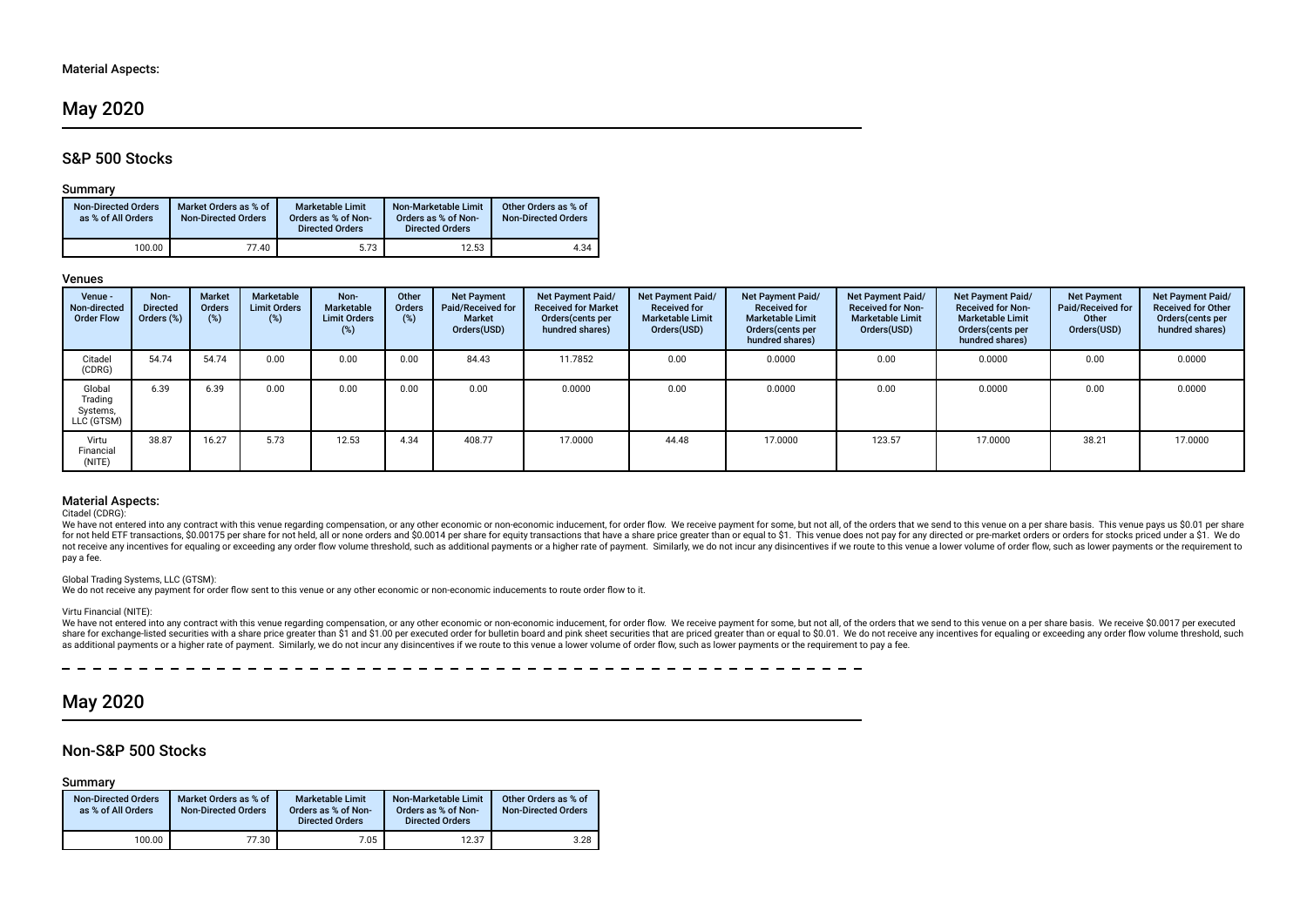#### Venues

| Venue -<br>Non-directed<br><b>Order Flow</b> | Non-<br><b>Directed</b><br>Orders (%) | <b>Market</b><br><b>Orders</b><br>(%) | Marketable<br><b>Limit Orders</b><br>$(\%)$ | Non-<br>Marketable<br><b>Limit Orders</b><br>(%) | Other<br><b>Orders</b><br>(%) | <b>Net Payment</b><br>Paid/Received for<br><b>Market</b><br>Orders(USD) | Net Payment Paid/<br><b>Received for Market</b><br>Orders(cents per<br>hundred shares) | <b>Net Payment Paid/</b><br><b>Received for</b><br><b>Marketable Limit</b><br>Orders(USD) | <b>Net Payment Paid/</b><br><b>Received for</b><br><b>Marketable Limit</b><br>Orders (cents per<br>hundred shares) | Net Payment Paid/<br><b>Received for Non-</b><br><b>Marketable Limit</b><br>Orders(USD) | Net Payment Paid/<br><b>Received for Non-</b><br><b>Marketable Limit</b><br>Orders(cents per<br>hundred shares) | <b>Net Payment</b><br>Paid/Received for<br>Other<br>Orders(USD) | Net Payment Paid/<br><b>Received for Other</b><br>Orders(cents per<br>hundred shares) |
|----------------------------------------------|---------------------------------------|---------------------------------------|---------------------------------------------|--------------------------------------------------|-------------------------------|-------------------------------------------------------------------------|----------------------------------------------------------------------------------------|-------------------------------------------------------------------------------------------|--------------------------------------------------------------------------------------------------------------------|-----------------------------------------------------------------------------------------|-----------------------------------------------------------------------------------------------------------------|-----------------------------------------------------------------|---------------------------------------------------------------------------------------|
| Citadel<br>(CDEL)                            | 51.24                                 | 51.15                                 | 0.01                                        | 0.05                                             | 0.02                          | 484.14                                                                  | 11.8811                                                                                | 0.07                                                                                      | 14.0000                                                                                                            | 0.13                                                                                    | 14.0000                                                                                                         | 0.06                                                            | 14.0000                                                                               |
| Global<br>Trading<br>Systems,<br>LLC (GTSM)  | 5.04                                  | 5.02                                  | 0.02                                        | 0.00                                             | 0.00                          | 0.00                                                                    | 0.0000                                                                                 | 0.00                                                                                      | 0.0000                                                                                                             | 0.00                                                                                    | 0.0000                                                                                                          | 0.00                                                            | 0.0000                                                                                |
| Virtu<br>Financial<br>(NITE)                 | 43.73                                 | 21.14                                 | 7.01                                        | 12.32                                            | 3.26                          | 2,753.13                                                                | 10.2818                                                                                | 1,268.25                                                                                  | 7.5255                                                                                                             | 970.95                                                                                  | 5.9934                                                                                                          | 171.20                                                          | 9.1728                                                                                |

#### Material Aspects:

Citadel (CDEL):

We have not entered into any contract with this venue regarding compensation, or any other economic or non-economic inducement, for order flow. We receive payment for some, but not all, of the orders that we send to this v for not held ETF transactions, \$0.00175 per share for not held, all or none orders and \$0.0014 per share for equity transactions that have a share price greater than or equal to \$1. This venue does not pay for any directed not receive any incentives for equaling or exceeding any order flow volume threshold, such as additional payments or a higher rate of payment. Similarly, we do not incur any disincentives if we route to this venue a lower pay a fee.

#### Global Trading Systems, LLC (GTSM):

We do not receive any payment for order flow sent to this venue or any other economic or non-economic inducements to route order flow to it.

#### Virtu Financial (NITE):

We have not entered into any contract with this venue regarding compensation, or any other economic or non-economic inducement, for order flow. We receive payment for some, but not all, of the orders that we send to this v share for exchange-listed securities with a share price greater than \$1 and \$1.00 per executed order for bulletin board and pink sheet securities that are priced greater than or equal to \$0.01. We do not receive any incent as additional payments or a higher rate of payment. Similarly, we do not incur any disincentives if we route to this venue a lower volume of order flow, such as lower payments or the requirement to pay a fee.

------------------

# May 2020

## **Options**

## Summary

| <b>Non-Directed Orders</b><br>as % of All Orders | Market Orders as % of<br><b>Non-Directed Orders</b> | <b>Marketable Limit</b><br>Orders as % of Non-<br><b>Directed Orders</b> | Non-Marketable Limit<br>Orders as % of Non-<br><b>Directed Orders</b> | Other Orders as % of<br><b>Non-Directed Orders</b> |
|--------------------------------------------------|-----------------------------------------------------|--------------------------------------------------------------------------|-----------------------------------------------------------------------|----------------------------------------------------|
|                                                  |                                                     |                                                                          |                                                                       |                                                    |

# Venues

| Marketable<br><b>Non</b><br>Other<br><b>Market</b><br>Non-<br><b>Net Payment Paid/</b><br><b>Net Payment Paid/</b><br><b>Net Payment</b><br>Venue -<br><b>Marketable</b><br>Paid/Received for<br><b>Limit Orders</b><br><b>Received for Market</b><br><b>Directed</b><br><b>Orders</b><br><b>Received for</b><br>Orders<br>Non-<br><b>Marketable Limit</b><br>Orders (%)<br><b>Market</b><br>directeo<br><b>Limit Orders</b><br>Orders (cents per<br>(% )<br>Orders(USD)<br>Orders(USD)<br>hundred shares)<br>Order<br>Flow | <b>Net Payment Paid/</b><br>Net Payment Paid/<br><b>Received for</b><br><b>Received for Non-</b><br><b>Marketable Limit</b><br><b>Marketable Limit</b><br>Orders(USD)<br>Orders (cents per<br>hundred shares) | <b>Net Payment Paid/</b><br><b>Net Payment</b><br>Paid/Received for<br><b>Received for Non-</b><br><b>Marketable Limit</b><br>Other<br>Orders(USD)<br>Orders (cents per<br>hundred shares) | Net Payment Paid/<br><b>Received for Other</b><br>Orders(cents per<br>hundred shares) |
|-----------------------------------------------------------------------------------------------------------------------------------------------------------------------------------------------------------------------------------------------------------------------------------------------------------------------------------------------------------------------------------------------------------------------------------------------------------------------------------------------------------------------------|---------------------------------------------------------------------------------------------------------------------------------------------------------------------------------------------------------------|--------------------------------------------------------------------------------------------------------------------------------------------------------------------------------------------|---------------------------------------------------------------------------------------|
|-----------------------------------------------------------------------------------------------------------------------------------------------------------------------------------------------------------------------------------------------------------------------------------------------------------------------------------------------------------------------------------------------------------------------------------------------------------------------------------------------------------------------------|---------------------------------------------------------------------------------------------------------------------------------------------------------------------------------------------------------------|--------------------------------------------------------------------------------------------------------------------------------------------------------------------------------------------|---------------------------------------------------------------------------------------|

# Material Aspects:

June 2020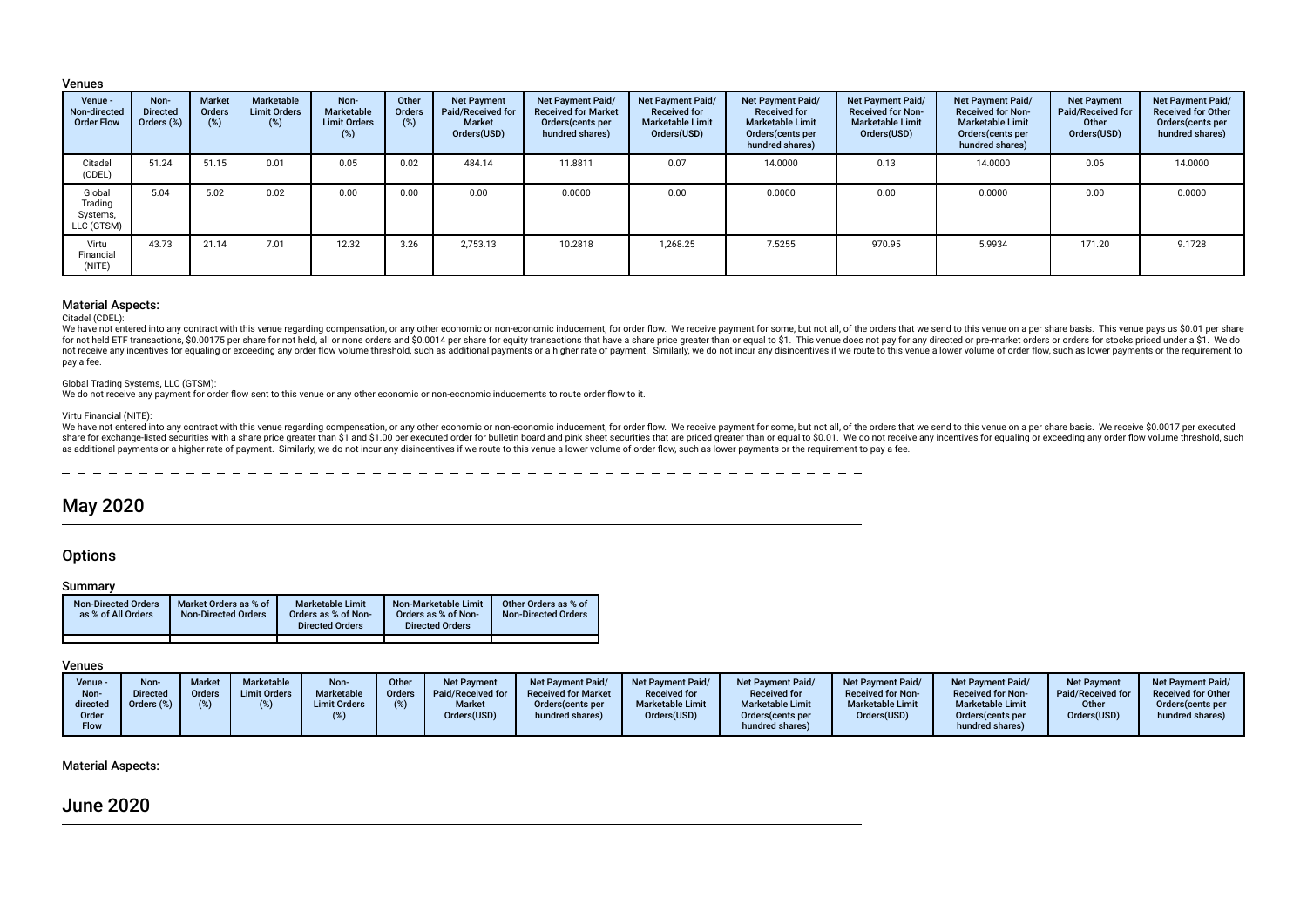# S&P 500 Stocks

## Summary

| <b>Non-Directed Orders</b><br>as % of All Orders | Market Orders as % of<br><b>Non-Directed Orders</b> | <b>Marketable Limit</b><br>Orders as % of Non-<br><b>Directed Orders</b> | Non-Marketable Limit<br>Orders as % of Non-<br><b>Directed Orders</b> | Other Orders as % of<br><b>Non-Directed Orders</b> |
|--------------------------------------------------|-----------------------------------------------------|--------------------------------------------------------------------------|-----------------------------------------------------------------------|----------------------------------------------------|
| 100.00                                           | 83.54                                               | 3.29                                                                     | 9.46                                                                  | 3.71                                               |

#### Venues

| Venue -<br>Non-directed<br><b>Order Flow</b> | Non-<br><b>Directed</b><br>Orders (%) | <b>Market</b><br>Orders<br>(%) | Marketable<br><b>Limit Orders</b><br>$(\%)$ | Non-<br>Marketable<br><b>Limit Orders</b><br>(%) | Other<br><b>Orders</b><br>(%) | <b>Net Payment</b><br>Paid/Received for<br><b>Market</b><br>Orders(USD) | Net Payment Paid/<br><b>Received for Market</b><br>Orders (cents per<br>hundred shares) | Net Payment Paid/<br><b>Received for</b><br><b>Marketable Limit</b><br>Orders(USD) | Net Payment Paid/<br><b>Received for</b><br><b>Marketable Limit</b><br>Orders (cents per<br>hundred shares) | Net Payment Paid/<br><b>Received for Non-</b><br><b>Marketable Limit</b><br>Orders(USD) | Net Payment Paid/<br><b>Received for Non-</b><br><b>Marketable Limit</b><br>Orders (cents per<br>hundred shares) | <b>Net Payment</b><br>Paid/Received for<br>Other<br>Orders(USD) | Net Payment Paid/<br><b>Received for Other</b><br>Orders(cents per<br>hundred shares) |
|----------------------------------------------|---------------------------------------|--------------------------------|---------------------------------------------|--------------------------------------------------|-------------------------------|-------------------------------------------------------------------------|-----------------------------------------------------------------------------------------|------------------------------------------------------------------------------------|-------------------------------------------------------------------------------------------------------------|-----------------------------------------------------------------------------------------|------------------------------------------------------------------------------------------------------------------|-----------------------------------------------------------------|---------------------------------------------------------------------------------------|
| Citadel<br>(CDRG)                            | 63.37                                 | 63.37                          | 0.00                                        | 0.00                                             | 0.00                          | 168.10                                                                  | 11.8195                                                                                 | 0.00                                                                               | 0.0000                                                                                                      | 0.00                                                                                    | 0.0000                                                                                                           | 0.00                                                            | 0.0000                                                                                |
| Global<br>Trading<br>Systems,<br>LLC (GTSM)  | 5.51                                  | 5.51                           | 0.00                                        | 0.00                                             | 0.00                          | 0.00                                                                    | 0.0000                                                                                  | 0.00                                                                               | 0.0000                                                                                                      | 0.00                                                                                    | 0.0000                                                                                                           | 0.00                                                            | 0.0000                                                                                |
| Virtu<br>Financial<br>(NITE)                 | 31.12                                 | 14.65                          | 3.29                                        | 9.46                                             | 3.71                          | 704.27                                                                  | 17.0000                                                                                 | 81.12                                                                              | 17.0000                                                                                                     | 169.71                                                                                  | 17.0000                                                                                                          | 55.02                                                           | 17.0000                                                                               |

# Material Aspects:

#### Citadel (CDRG):

We have not entered into any contract with this venue regarding compensation, or any other economic or non-economic inducement, for order flow. We receive payment for some, but not all, of the orders that we send to this v for not held ETF transactions, \$0.00175 per share for not held, all or none orders and \$0.0014 per share for equity transactions that have a share price greater than or equal to \$1. This venue does not pay for any directed not receive any incentives for equaling or exceeding any order flow volume threshold, such as additional payments or a higher rate of payment. Similarly, we do not incur any disincentives if we route to this venue a lower pay a fee.

#### Global Trading Systems, LLC (GTSM):

We do not receive any payment for order flow sent to this venue or any other economic or non-economic inducements to route order flow to it.

#### Virtu Financial (NITE):

We have not entered into any contract with this venue regarding compensation, or any other economic or non-economic inducement, for order flow. We receive payment for some, but not all, of the orders that we send to this v share for exchange-listed securities with a share price greater than \$1,00 per executed order for bulletin board and bink sheet securities that are priced greater than or equal to \$0,01. We do not receive any incentives fo as additional payments or a higher rate of payment. Similarly, we do not incur any disincentives if we route to this venue a lower volume of order flow, such as lower payments or the requirement to pay a fee.

# June 2020

# Non-S&P 500 Stocks

#### Summary

| <b>Non-Directed Orders</b><br>as % of All Orders | Market Orders as % of<br><b>Non-Directed Orders</b> | <b>Marketable Limit</b><br>Orders as % of Non-<br><b>Directed Orders</b> | Non-Marketable Limit<br>Orders as % of Non-<br><b>Directed Orders</b> | Other Orders as % of<br><b>Non-Directed Orders</b> |
|--------------------------------------------------|-----------------------------------------------------|--------------------------------------------------------------------------|-----------------------------------------------------------------------|----------------------------------------------------|
| 100.00                                           | 80.12                                               | 5.24                                                                     | 11.79                                                                 | 2.86                                               |

# Venues

| Venue -<br>Non-directed<br><b>Order Flow</b> | <b>Market</b><br>Non-<br><b>Directed</b><br>Orders<br>Orders (%) | Marketable<br><b>Limit Orders</b><br>(%) | Non-<br>Marketable<br><b>Limit Orders</b> | Other<br>Orders<br>$(\%)$ | <b>Net Payment</b><br>Paid/Received for<br><b>Market</b><br>Orders(USD) | Net Payment Paid/<br><b>Received for Market</b><br>Orders (cents per<br>hundred shares) | <b>Net Payment Paid/</b><br><b>Received for</b><br><b>Marketable Limit</b><br>Orders(USD) | <b>Net Payment Paid/</b><br><b>Received for</b><br><b>Marketable Limit</b><br>Orders(cents per<br>hundred shares) | Net Payment Paid/<br><b>Received for Non-</b><br><b>Marketable Limit</b><br>Orders(USD) | <b>Net Payment Paid/</b><br><b>Received for Non-</b><br><b>Marketable Limit</b><br>Orders(cents per<br>hundred shares) | <b>Net Payment</b><br>Paid/Received for<br>Other<br>Orders(USD) | <b>Net Payment Paid/</b><br><b>Received for Other</b><br>Orders(cents per<br>hundred shares) |
|----------------------------------------------|------------------------------------------------------------------|------------------------------------------|-------------------------------------------|---------------------------|-------------------------------------------------------------------------|-----------------------------------------------------------------------------------------|-------------------------------------------------------------------------------------------|-------------------------------------------------------------------------------------------------------------------|-----------------------------------------------------------------------------------------|------------------------------------------------------------------------------------------------------------------------|-----------------------------------------------------------------|----------------------------------------------------------------------------------------------|
|----------------------------------------------|------------------------------------------------------------------|------------------------------------------|-------------------------------------------|---------------------------|-------------------------------------------------------------------------|-----------------------------------------------------------------------------------------|-------------------------------------------------------------------------------------------|-------------------------------------------------------------------------------------------------------------------|-----------------------------------------------------------------------------------------|------------------------------------------------------------------------------------------------------------------------|-----------------------------------------------------------------|----------------------------------------------------------------------------------------------|